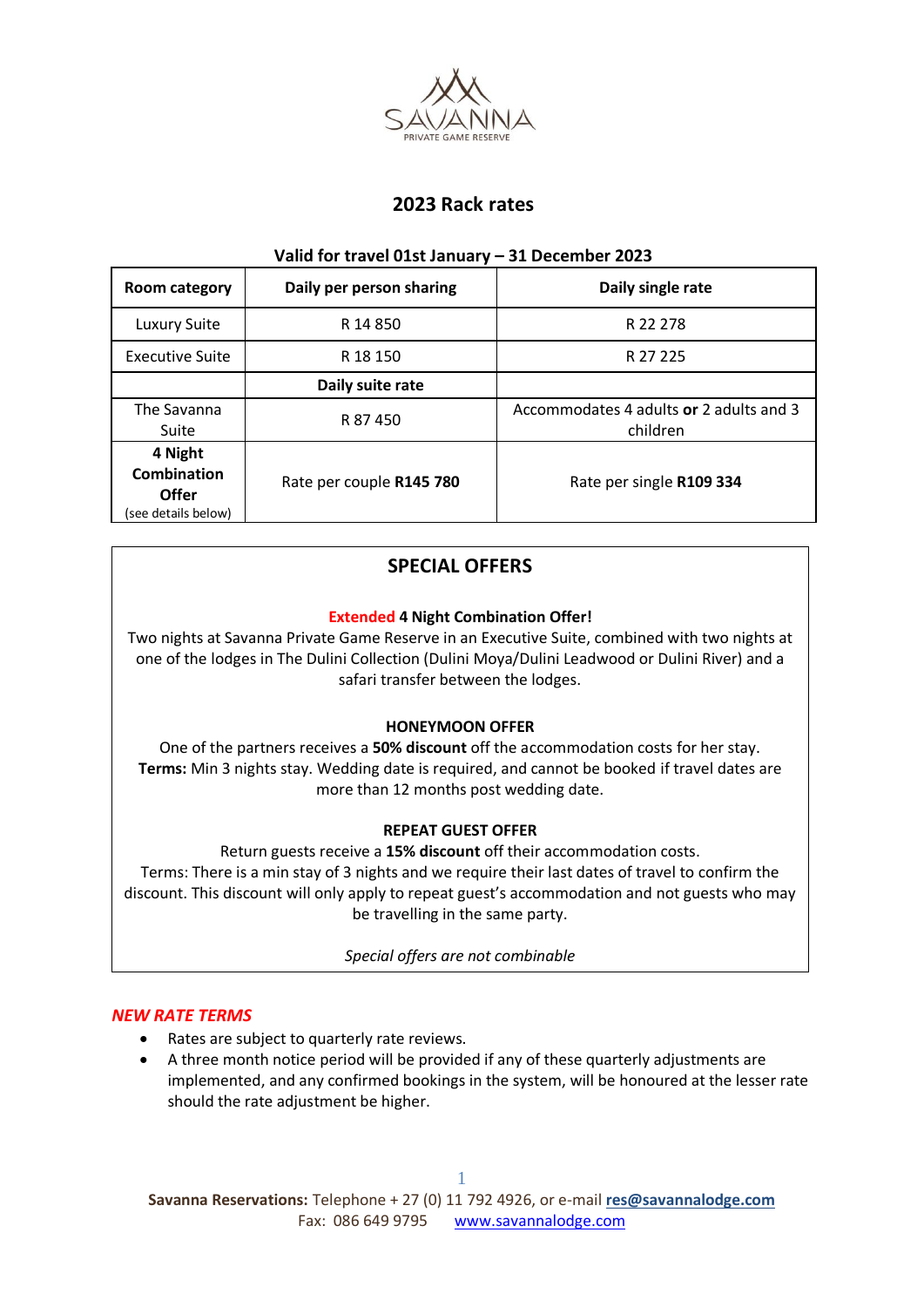

### **RATES INCLUDE**

Accommodation, two game drives per day, all meals, teas and coffees, drinks (house wines, local brand spirits, beers, and soft drinks), minibar, refreshments on game drive, bush walks, wifi, laundry service, transfers to and from the lodge airstrip and VAT.

#### **RATES EXCLUDE**

Curio shop purchases, gratuities, telephone calls, spa treatments, SSW guest conservation contribution (GCC), gate entrance fees, aircraft landing and departure fees, Ulusaba passenger taxes and airport transfers.

**\*\* Please note that the Sabi Sand Guest Conservation Contribution (GCC) fee of R345 per person per night (Vat Inc) will be added to the above rates and will be invoiced with the accommodation, max 3-night charge.** 

## **CHILD RATE**

Children are 8-16 years. Sharing with an adult they will pay 50% of the full rate. From 17 years and older, full adult rate will apply.

## **ACCOMMODATION**

- Luxury Suites Four air-conditioned suites with outside shower and mini bar with coffee machine, with decks and heated plunge pools. (approx. 123m2)
- Executive Suites Three air-conditioned suites with lounge area, heated plunge pool, outside shower and mini bar with coffee machine. (approx. 180m2)
- Savanna Suite Two air-conditioned suites with lounge area, heated plunge pool, outside shower and mini bar with coffee machine. Separate lounge with veranda divides the two Suites. The Savanna Suite can be sold as two bedrooms with private facilities or two individual suites. Excluding the lounge. When sold as two individual suites it does not include the lounge, private Land Rover, private dining, and waiter in attendance. (approx. 449m2)

Please note that each Suite may accommodate double or twin beds and the Executive and Savanna Suites can accommodate an extra person.

#### **LODGE FACILITIES**

A well-equipped gym, wine cellar, lounge and library loft, a computer and internet in the library, WiFi in guest rooms, boma, main lodge swimming pool and curio shop.

#### **ARRIVAL / DEPARTURE**

Guests may arrive any time from 13h00, and the rooms are to be vacated by 11h00. Our lunch starts at 15h00 and thereafter we depart for the evening game drive.

## **CHILDREN**

Children of any age may be accommodated in the Savanna Suite if it is sold as one unit. We regret that we do not accommodate children under the age of 8 years, unless the whole camp is booked.

Children 8-16 years, sharing with an adult pay 50% of the full rate. From 17 years and older, full adult rate will apply.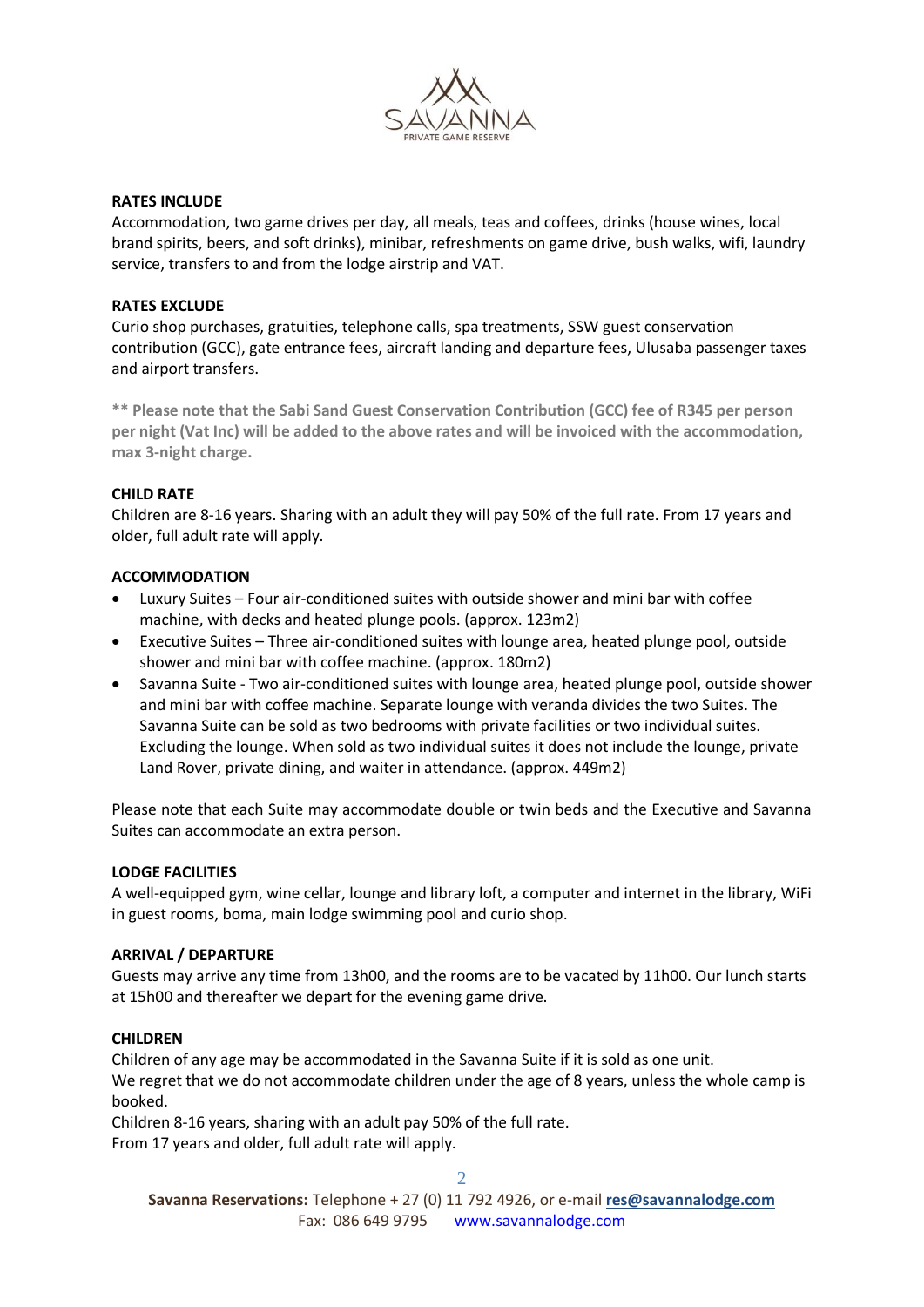

**TRIPLE ROOMS** are on a request basis and subject to availability and lodge numbers. Child rates will apply for a 08-16 year old sharing with parents.

### **WHAT TO PACK**

- Comfortable walking shoes
- Sun hat, sunglasses & sun block
- Cameras & binoculars
- Anti-malaria precautions (please consult your doctor/pharmacist)
- Light, neutral colour clothing & swimming costume
- Warm clothing is essential in Winter (i.e. May to September)

## **SABI SAND WILDTUIN GATE ENTRY FEES**

Our closest gate entry is Newington Gate. You need to pay R310 per vehicle entrance fee (incl driver), plus R140 per person thereafter*.* 

Keep the slips, as you will need them on departure.

\*Gate entry fees are subject to changes implemented by the Sabi Sand Wildtuin.

#### **ARRIVING BY AIR (information based on pre-Covid Travel)**

Our closest landing strip is the Ulusaba airstrip which is used by lodges in the Western sector; we offer a complimentary transfer service to and from the lodge. Federal Air has daily scheduled flights to and from Johannesburg into this airstrip.

Airlink fly into Kruger Mpumalanga Airport (KMIA) as well as Skukuza (SKZ) from various domestic and regional destinations. Clients flying into either of these airports would need to self drive or book a road transfer to get to the lodge. Airlink also provide a Lodge Hop service from KMIA and SKZ to Ulusaba airstrip (ULX).

\*Please note that all passenger taxes, aircraft landing fees and other airport taxes are excluded from our rates and are set and changed by Ulusaba.

#### **POSSIBLE EXTRA CHARGES**

**Road transfer** companies normally include the SSW Gate entry fees in their quotes- but it is your responsibility to check that it is included if you are booking these transfers.

For all guests **flying** into/out of the Ulusaba Airstrip (on any airline) there is a R394 per person Ulusaba passenger tax (*Estimated 2023 rate with a 10% increase on 2022*), that needs to be quoted to the client over and above the flight costs. These fees will be added in your accommodation invoice once you have notified us of the flight details.

For **Private Charters** making use of the Ulusaba airstrip, a landing fee and an overnight fee will apply. This is charged by the charter companies directly, and these fees are generally in excess to the actual cost of the flight quoted by the charter company. It is your responsibility to check if they have been included or not.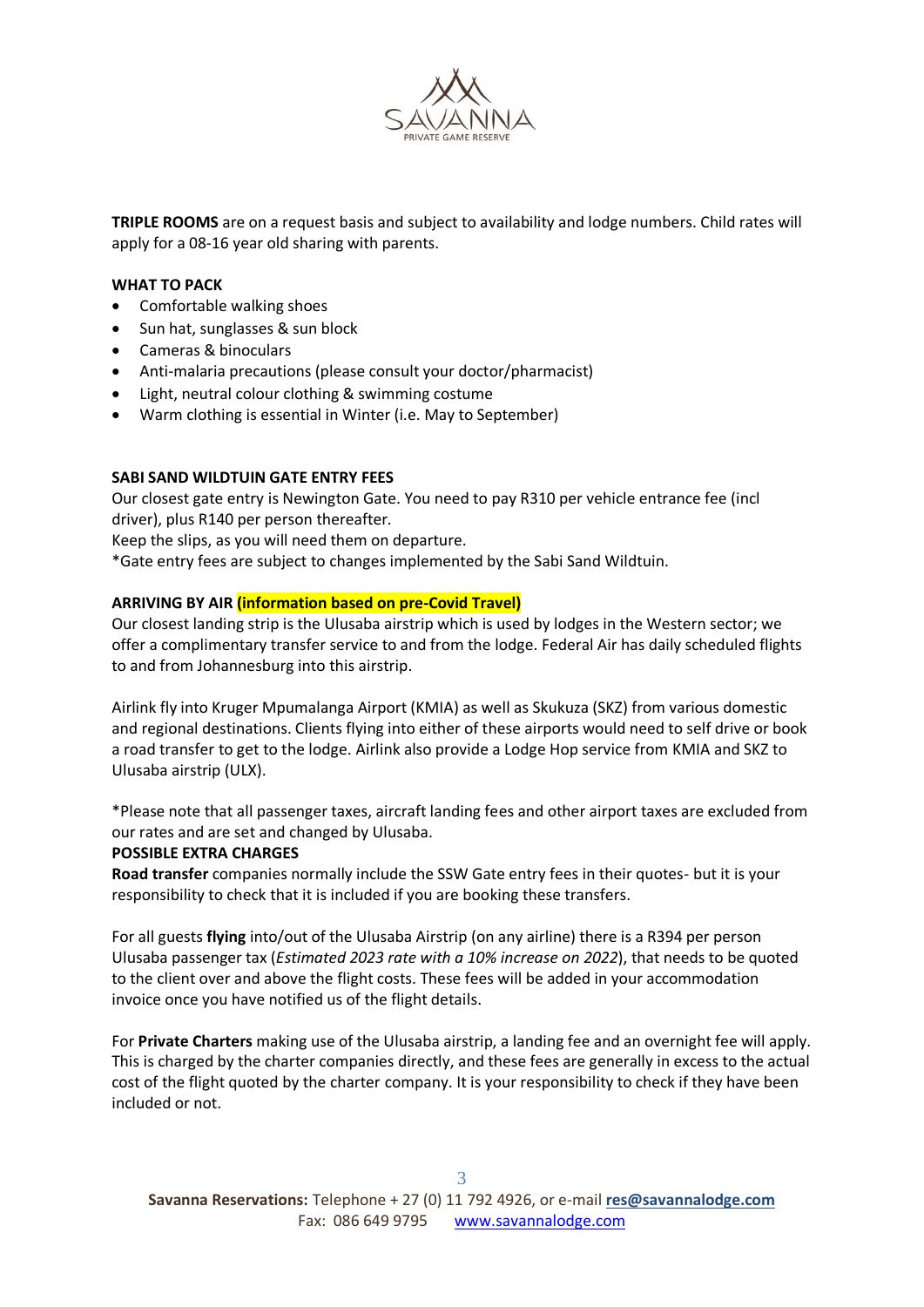

### **PROVISIONAL BOOKINGS**

Provisional bookings will hold for a maximum of 14 days, after which there will be an automatic release of the space. This is a system driven release, and you may not be notified or reminded. We recommend that the Agent be in possession of full pre-payment when making the booking.

### **Payment for FIT reservations**

A 30-day pre-payment is required unless otherwise agreed by management.

## **Standard Terms and Conditions for FIT bookings (1 or 2 suites):**

- Three weeks before arrival: 50% of full amount
- Two weeks before arrival: 75% of full amount
- One week or less: 100% of full amount
- In a case for a deferral all money received (including the deposit) can be held and used against a future reservation.
- Extra cancellation charges may occur from 3rd Party suppliers (Flights/Transfers). We advise that all travellers purchase travel insurance that provides full cancellation cover.
- Should guests not be able to travel due to Covid related conditions (as per the below Covid Cancellation T&C's) we will allow booking deferment to alternate dates within a 14-month period from original travel dates.

## **Small Group Booking Terms and Conditions (3 or more suites):**

- A Small group refers to a booking of 3 or more suites at one lodge.
- Pilot/Guides rooms are not included in calculating the override.
- 25% non-refundable deposit 9 months prior to arrival
- Balance of payment due 90 days prior to arrival
- Should the reservations department require the accommodation that is being held by the group for the same dates, we will request the group to supply us with an immediate 25% non-refundable deposit.
- 100% cancellation fee will be applicable for any number of rooms cancelled within the 90 day period prior to arrival.
- In a case for a deferral all money received (including the deposit) can be held and used against a future reservation.
- Extra cancellation charges may occur from 3rd Party suppliers (Flights/Transfers). We advise that all travellers purchase travel insurance that provides full cancellation cover.
- Should guests not be able to travel due to Covid related conditions (as per the below Covid Cancellation T&C's) we will allow booking deferment to alternate dates within a 14 month period from original travel dates.

#### **Full Camp Booking Terms and Conditions:**

A full camp booking will receive a 5% override on nett accommodation rates.

- Full camp refers to all guest rooms being occupied by a minimum of 2 full paying guests.
- Pilot/Guides rooms are not included in calculating the override.
- 25% non-refundable deposit 9 months prior to arrival
- Balance of payment due 90 days prior to arrival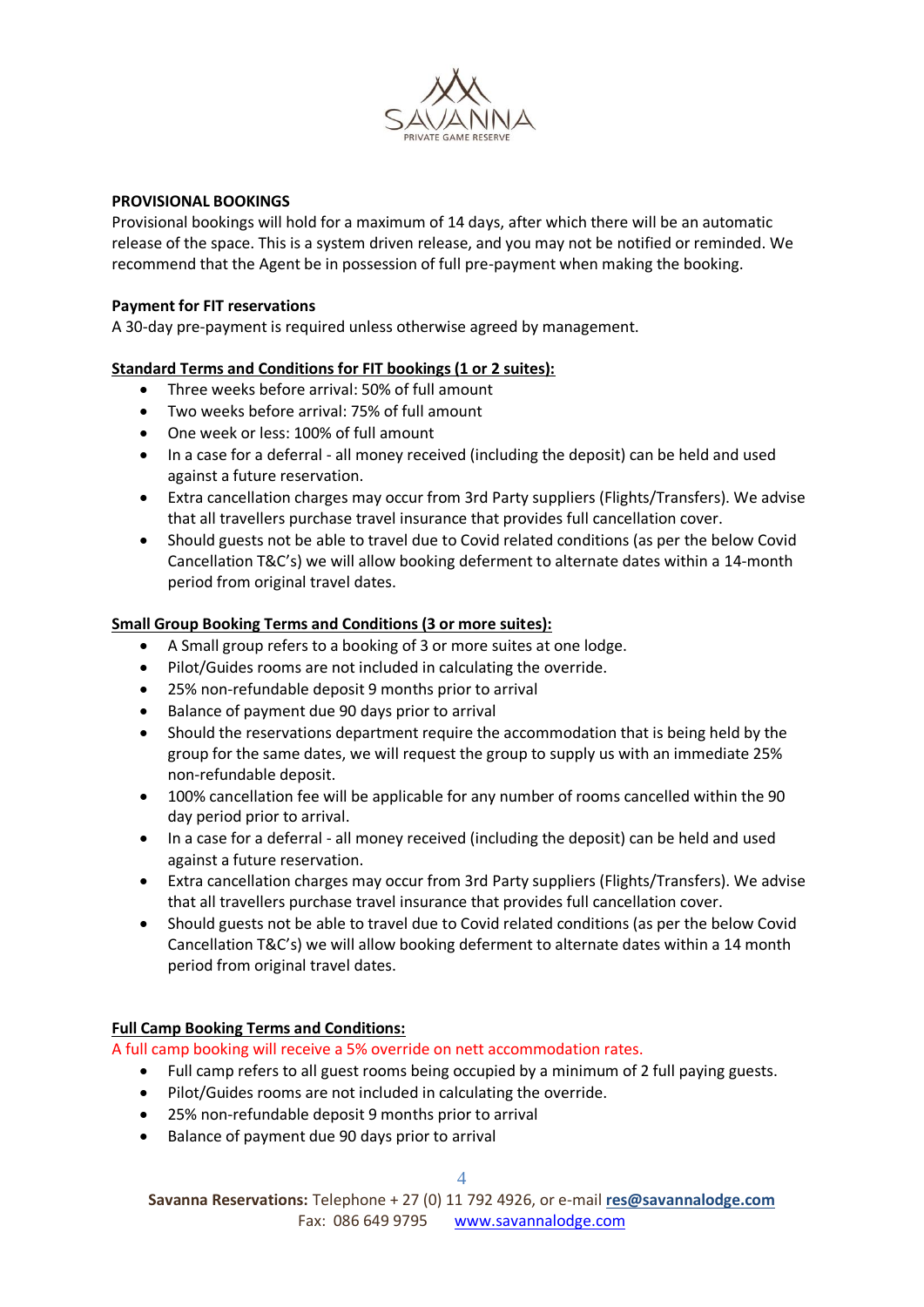

- Should the reservations department require the accommodation that is being held by the group for the same dates, we will request the group to supply us with an immediate 25% non-refundable deposit.
- Cannot be combined with any special offers.
- 100% cancellation fee will be applicable for any number of rooms cancelled within the 90 day period prior to arrival and the 5% override will fall away.
- In a case for a deferral all money received (including the deposit) can be held and used against a future reservation.
- Extra cancellation charges may occur from 3rd Party suppliers (Flights/Transfers). We advise that all travellers purchase travel insurance that provides full cancellation cover.
- Should guests not be able to travel due to Covid related conditions (as per the below Covid Cancellation T&C's) we will allow booking deferment to alternate dates within a 14 month period from original travel dates.

# **Covid Cancellation Terms and Conditions:**

In the event of a cancellation due to the following COVID19 reasons, no cancellation penalty will be applied;

- Should the South African government suddenly prohibit guests travelling into South Africa by way of lock down or international border closure from the guest's country of residence
- Should the government in the guest's country of residence suddenly prohibit travel from the guests' country of residence or prohibit travel to South Africa.
- Should airlines cancel flights to South Africa.
- The guest has contracted COV19 within 72 hours of estimated arrival and is in quarantine or undergoing treatment.
- The guest has tested positive at the airport on said arrival and is not allowed to travel.

# **BANKING DETAILS**

Savanna Private Game Reserve Nedbank – Nelspruit Account No: 1589326318 Branch Code: 158952 Swift Account Number: NEDSZAJJ

# **TRAVEL INSURANCE**

Please ensure that you have taken out comprehensive travel insurance that will cover cancellation fees should you have to cancel your trip in any event.

# **NO SMOKING POLICY**

In the interest of health and safety, the lodge observes a strict non-smoking policy. Smoking is not allowed in the suites or on game drives. It is only permitted in designated smoking areas in the lodge, and during drinks breaks on game drives.

#### **MALARIA**

As malaria is present in the Mpumalanga region where the lodge is situated, it is essential to ensure that anti-malaria precautions be taken throughout the year. Please consult your doctor or pharmacist. Further information can be obtained from the Kruger National Park Malaria Hotline

**Savanna Reservations:** Telephone + 27 (0) 11 792 4926, or e-mail **[res@savannalodge.com](mailto:res@savannalodge.com)** Fax: 086 649 9795 [www.savannalodge.com](http://www.savannalodge.com/)

5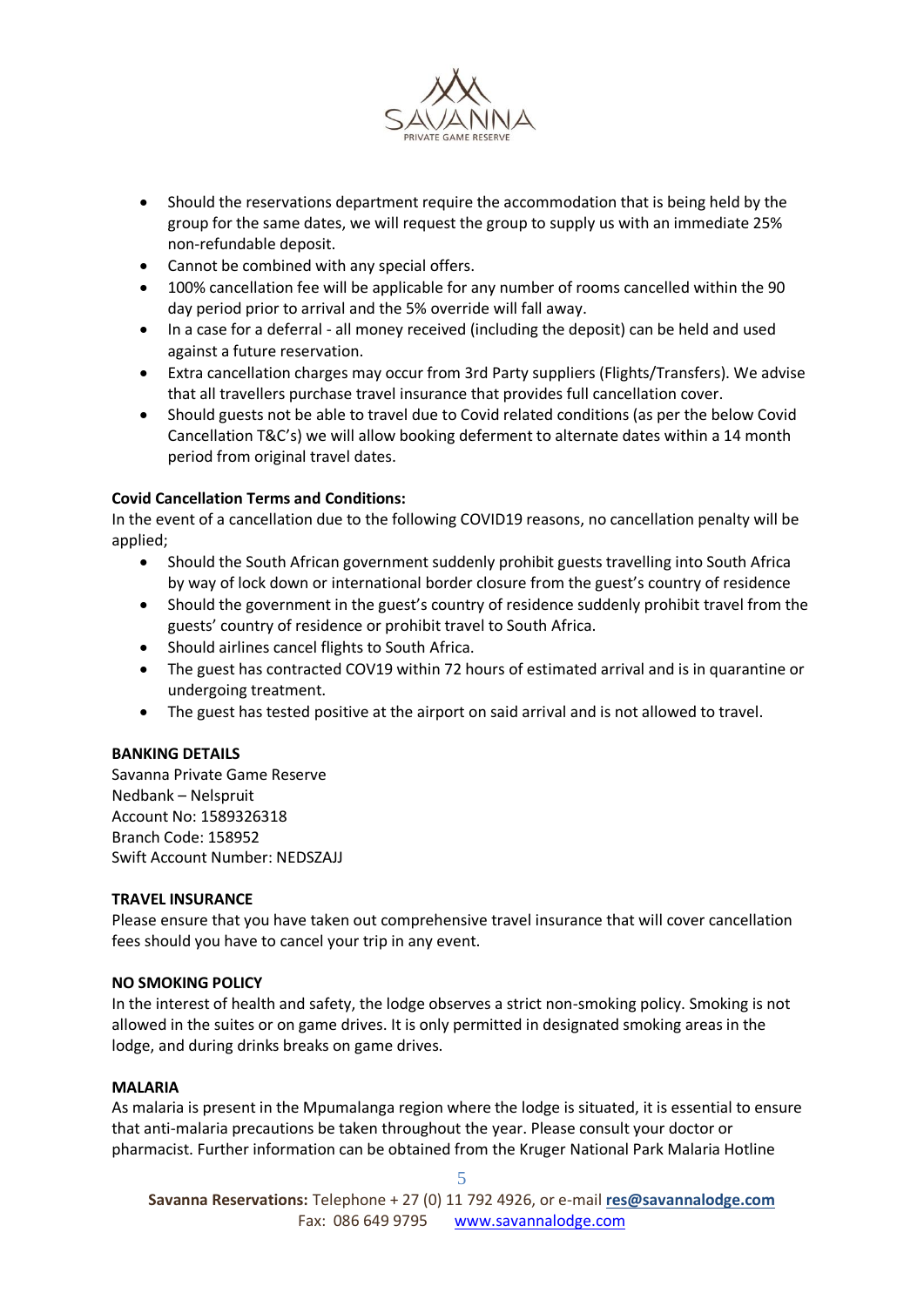

on +27 (0) 822341800 or +27 (0) 822341800.

#### **MARKETING & SALES**

Sales Manager: Jaryd Povall Tel + 27 11 792 4926 cell +27 66 474 7172 [jaryd@savannalodge.com](mailto:jaryd@savannalodge.com)

Marketing manager: Karen McEwan cell + 27 71 676 9721 [karen@savannalodge.com](mailto:karen@savannalodge.com)

Africa in Focus are our South African based marketing representation company + 27 13 750 0118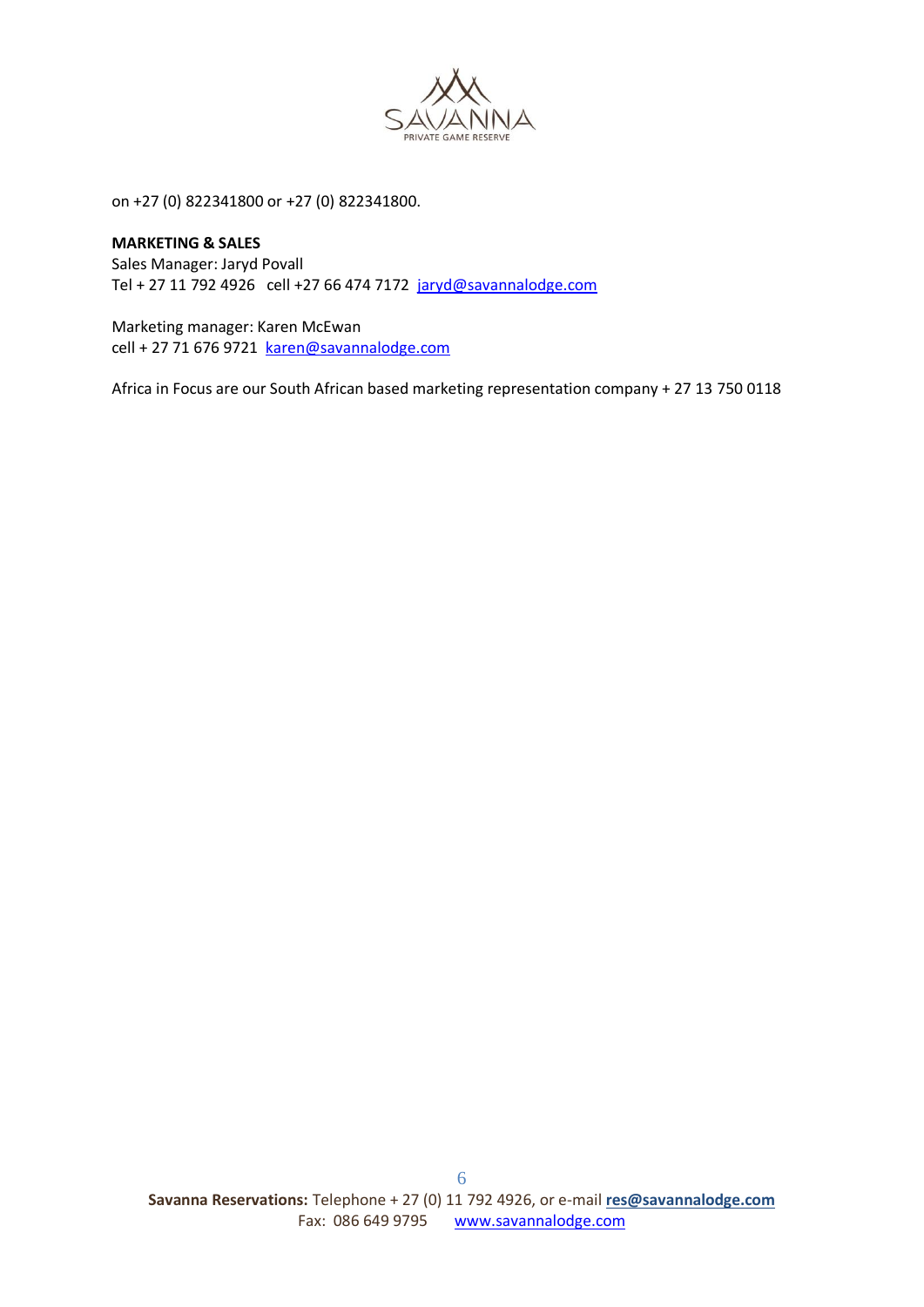

# **Directions to Savanna Private Game Reserve**

#### **Distances**

Johannesburg/Pretoria to Savanna: approximately 5 ½ hours' drive (480km) KMIA (Nelspruit) to Savanna: approximately 1 ½ hours' drive (130km) Skukuza to Savanna: approximately 1 hour drive (50km) Hoedspruit to Savanna: approximately 2 hours' drive (130km)



# **From Johannesburg or Pretoria:-**

- Take the N12, or N4 highway to Nelspruit.
- From Nelspruit, head towards White River.
- From White River, take the R40 to Hazyview. You will reach a T junction where you turn left and head into Hazyview.
- Go through Hazyview town.
	- ➢ Pass the first stop street (Mug and Bean and Total Garage on right)
	- $\triangleright$  Pass the second stop street (Toyota dealership on right)
	- ➢ Pass the third stop street (Little Pilgrims hotel on right and Tyremart on the left)
	- $\triangleright$  Pass through the robot (Engen garage on the right)
	- $\triangleright$  Pass under a foot bridge and turn right at the robot just after the footbridge onto the R536. Sign boards to Kruger National Park and Kruger Gate.
	- $\triangleright$  Pass through roundabout at shopping centre.
	- ➢ Pass second roundabout (Kruger Park lodge on left).
- After approximately 34km, turn left at the Sabi Sand Newington Gate sign. This road is directly opposite the Elephant Point main gate entrance.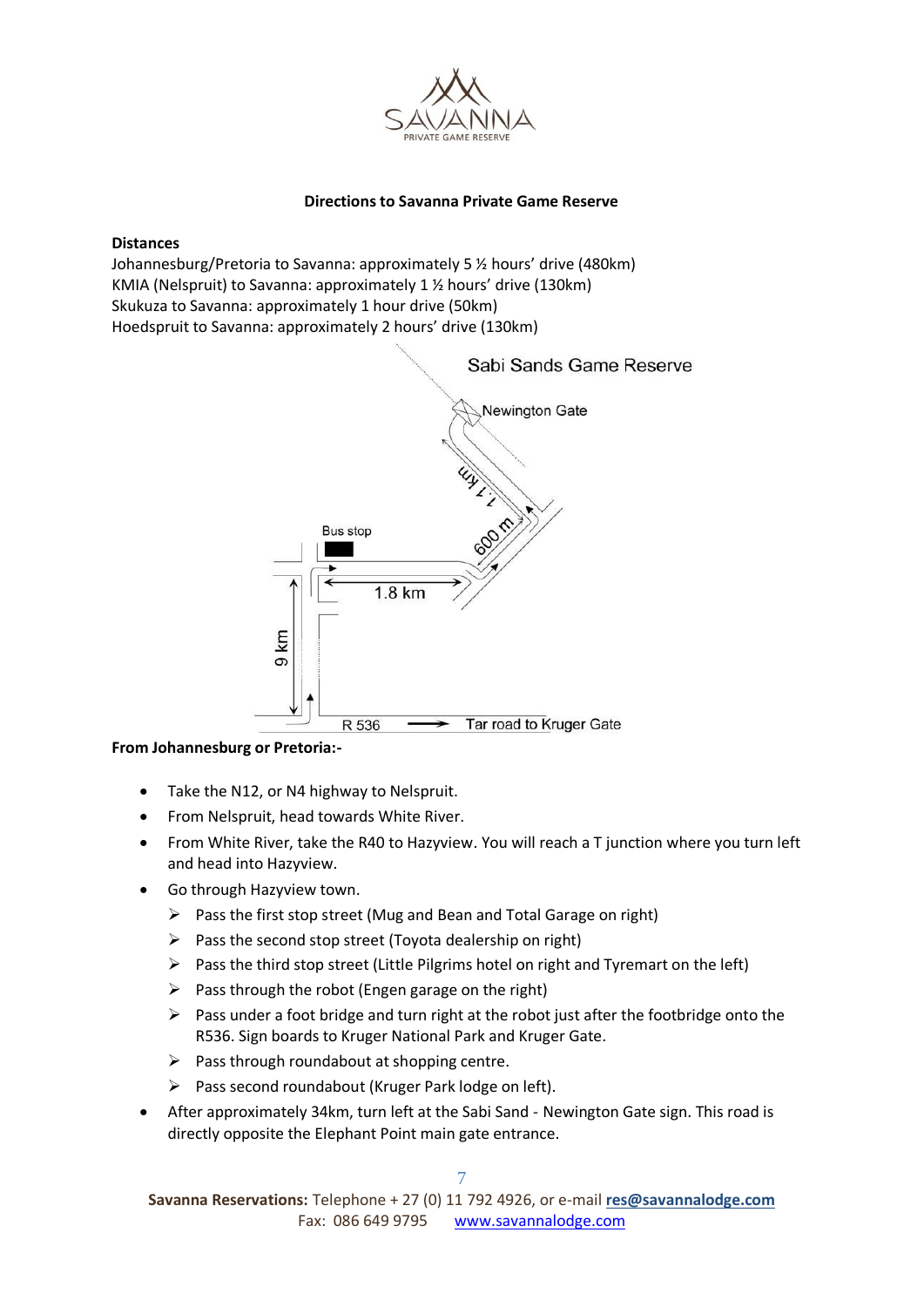

- Travel for about 9km until you reach a large intersection, where you will see the Sabi Sand Newington Gate sign.
- Turn right here onto a sand road and follow this road for 1.8km.
- At the T-junction, turn left at the Sabi Sand Newington Gate sign.
- After about 600m, turn left at the Sabi Sand Newington Gate sign. There is a Happy Homes crèche on your right.
- Follow this road for about 1 km until you arrive at Newington Gate. You need to pay R310 per vehicle entrance fee (incl driver), plus R140 per person.
- Once in the gate turn left and follow the signposts to Savanna Lodge, which is approximately 1 km after the gate.

## **From KMIA (Nelspruit):-**

- From KMIA follow the signs to White River
- At the first robot, turn right towards Hazyview onto the R40
- You will reach a T-Junction just before Hazyview, where you turn left and head into Hazyview.
- Go through Hazyview town.
	- ➢ Pass the first stop street (Mug and Bean and Total Garage on right)
	- $\triangleright$  Pass the second stop street (Toyota dealership on right)
	- ➢ Pass the third stop street (Little Pilgrims hotel on right and Tyremart on the left)
	- $\triangleright$  Pass through the robot (Engen garage on the right)
	- $\triangleright$  Pass under a foot bridge and turn right at the robot just after the footbridge onto the R536. Sign boards to Kruger National Park and Kruger Gate.
	- $\triangleright$  Pass through roundabout at shopping centre.
	- $\triangleright$  Pass second roundabout (Kruger Park lodge on left).
- After approximately 34km, turn left at the Sabi Sand Newington Gate sign. This road is directly opposite the Elephant Point main gate entrance.
- Travel for about 9km until you reach a large intersection, where you will see the Sabi Sand Newington Gate sign.
- Turn right here onto a sand road and follow this road for 1.8km.
- At the T-junction, turn left at the Sabi Sand Newington Gate sign.
- After about 600m, turn left at the Sabi Sand Newington Gate sign. There is a Happy Homes crèche on your right.
- Follow this road for about 1 km until you arrive at Newington Gate. You need to pay R310 per vehicle entrance fee (incl driver), plus R140 per person.
- Once in the gate turn left and follow the signposts to Savanna Lodge, which is approximately 1 km after the gate.